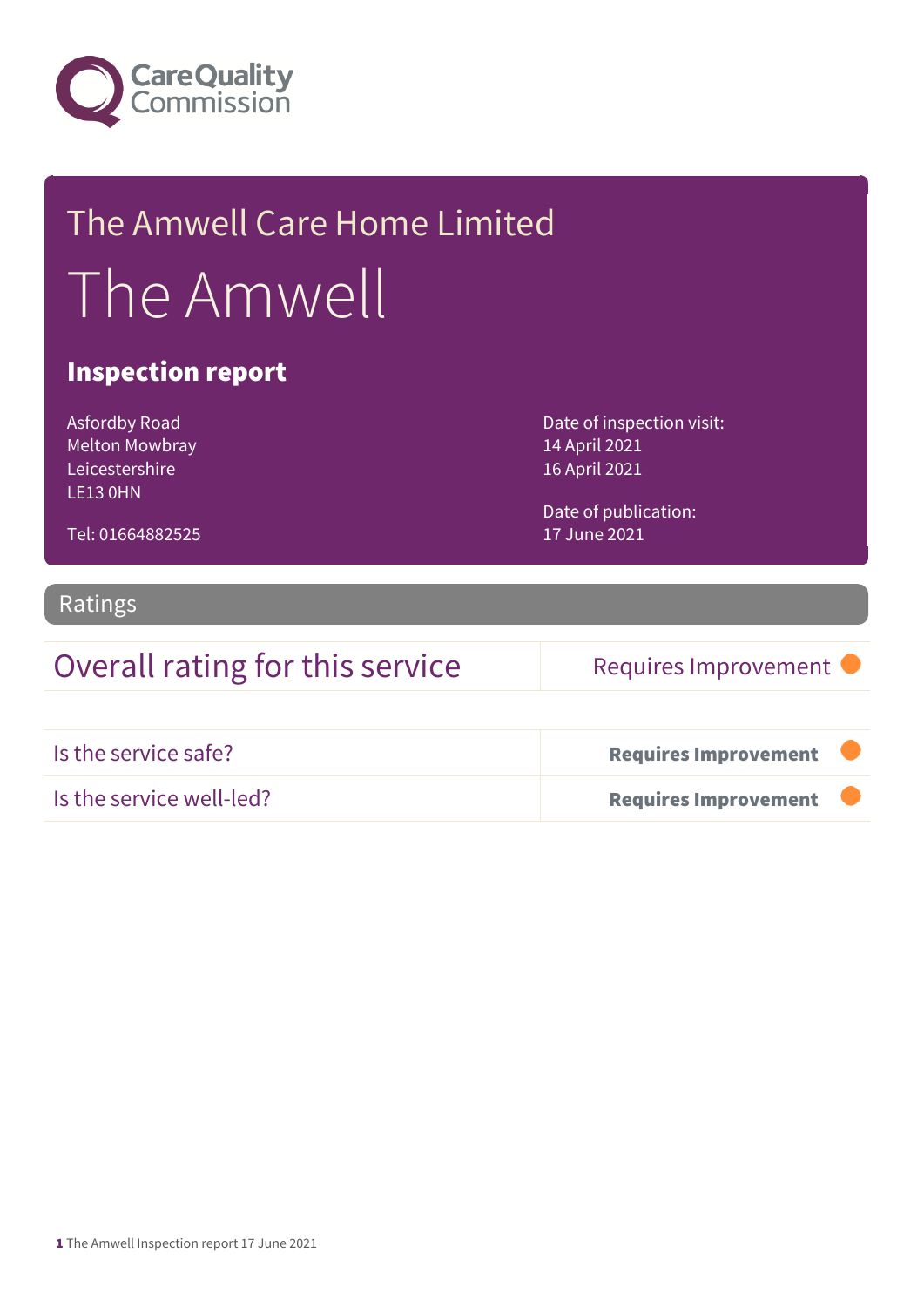## Summary of findings

#### Overall summary

#### About the service

The Amwell is a residential care home providing personal and nursing care to 39 people aged 65 and over at the time of the inspection. The service can support up to 88 people.

The Amwell provides support to people in one adapted building on three floors. Each person has their own bedroom and ensuite bathroom. Each floor has a communal dining room and lounge area. At the time of inspection only two of the floors were being used.

The Amwell has a shared bistro, gym, salon, cinema and garden all people living at the service are able to access.

People's experience of using this service and what we found Improvements to the service had been made but it was too early to determine if improvements could be sustained. This was due to the introduction of a new manager.

People's needs were more consistently identified, care planned, and risk assessed. Safeguarding concerns and incidents were better identified, and steps were now being taken to mitigate risk.

Staffing levels had been reviewed and people were now supported on two floors rather than three. This meant staff were more responsive to people's needs and could provide care and support in a timely manner.

Improvements to how the service was led and governed had been made. Processes and systems were in place to identify areas of improvement; however these had not been fully embedded at the time of inspection.

For more details, please see the full report which is on the CQC website at www.cqc.org.uk

#### Rating at last inspection

The last rating for this service was Inadequate (published 20 January 2021) and there were multiple breaches of regulation.

At this inspection we found improvements had been made and the provider was no longer in breach of regulations.

This service has been in Special Measures since 10 September 2020. During this inspection the provider demonstrated that improvements have been made. The service is no longer rated as inadequate overall or in any of the key questions. Therefore, this service is no longer in Special Measures.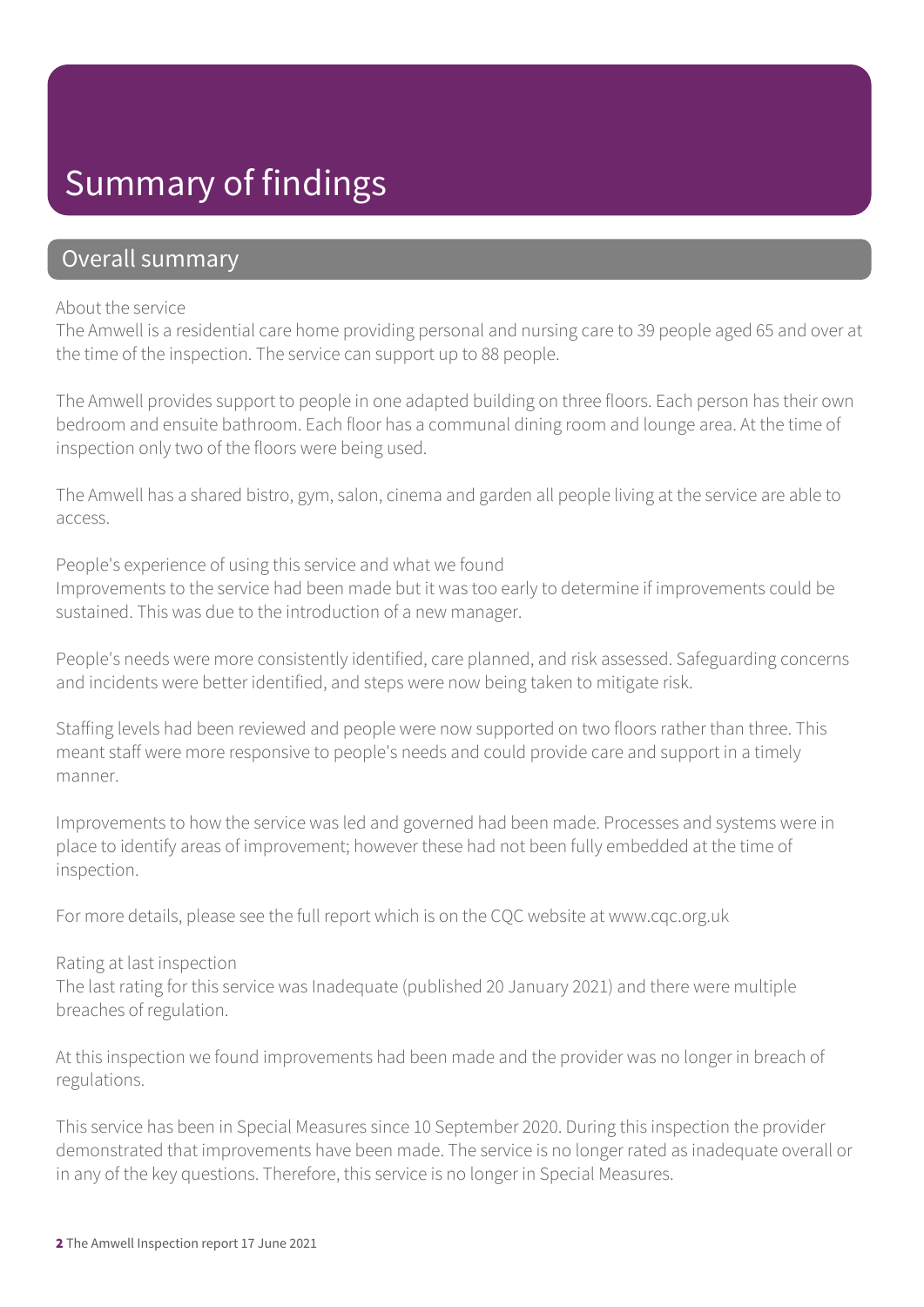Why we inspected

This was a planned inspection based on the previous rating.

We looked at infection prevention and control measures under the Safe key question. We look at this in all care home inspections even if no concerns or risks have been identified. This is to provide assurance that the service can respond to COVID-19 and other infection outbreaks effectively.

We carried out an unannounced inspection of this service on 25 November 2020 and 05 December 2020. Breaches of legal requirements were found. The provider completed an action plan after the last inspection to show what they would do and by when to improve safe care and treatment, to improve safeguarding people from the risk of harm, to improve staffing levels and improve how the service was led.

We undertook this focused inspection to check they had followed their action plan and to confirm they now met legal requirements. This report only covers our findings in relation to the Key Questions Safe and Wellled which contain those requirements.

The ratings from the previous inspection for those key questions not looked at on this occasion were used in calculating the overall rating at this inspection. The overall rating for the service has changed from Inadequate to Requires Improvement. This is based on the findings at this inspection.

You can read the report from our last comprehensive inspection, by selecting the 'all reports' link for The Amwell on our website at www.cqc.org.uk.

#### Follow up

We will continue to monitor information we receive about the service until we return to visit as per our reinspection programme. If we receive any concerning information we may inspect sooner.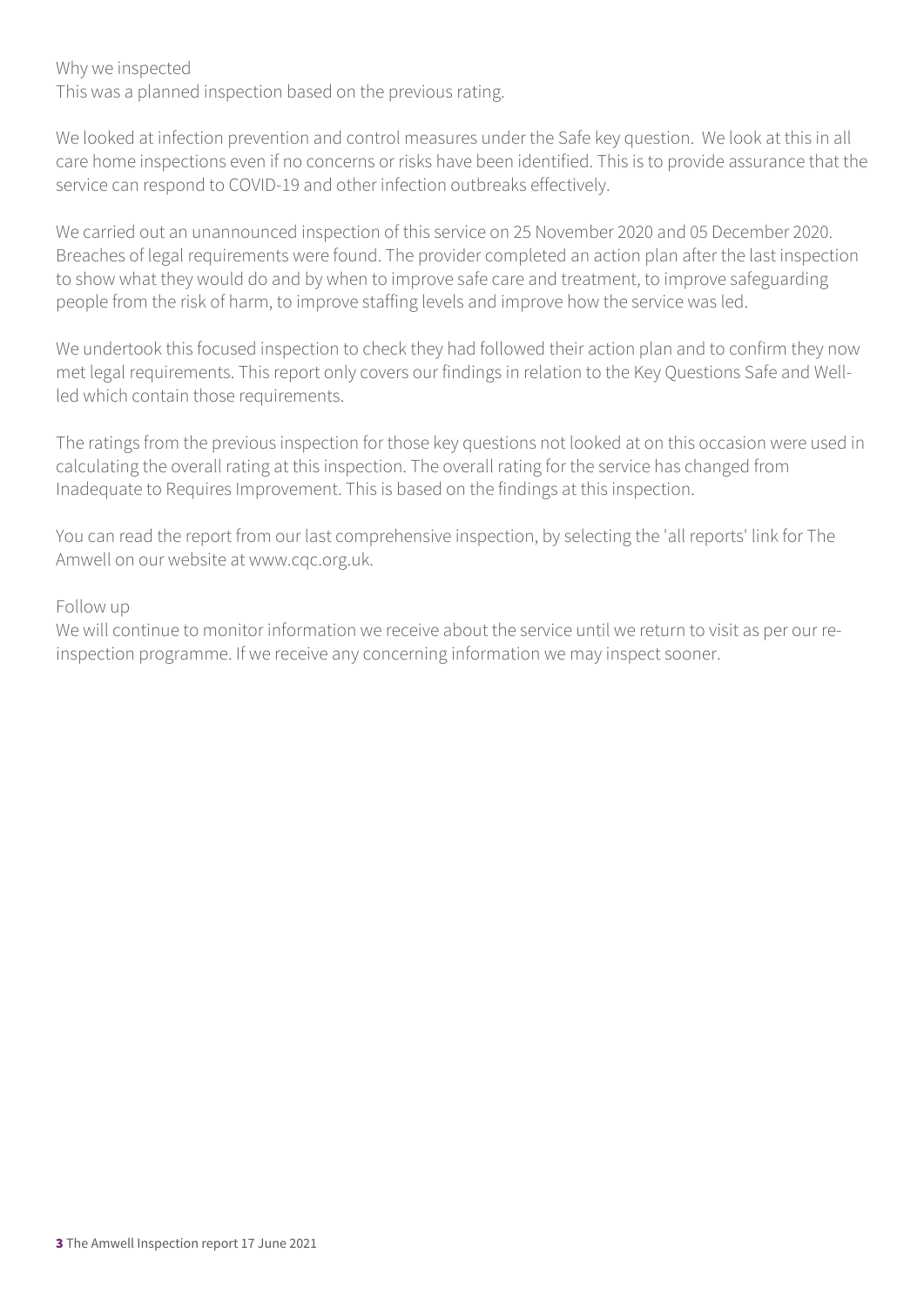## The five questions we ask about services and what we found

We always ask the following five questions of services.

| Is the service safe?                    | Requires Improvement |
|-----------------------------------------|----------------------|
| The service was not always safe.        |                      |
| Details are in our safe findings below. |                      |
|                                         |                      |
| Is the service well-led?                | Requires Improvement |
| The service was not always well-led.    |                      |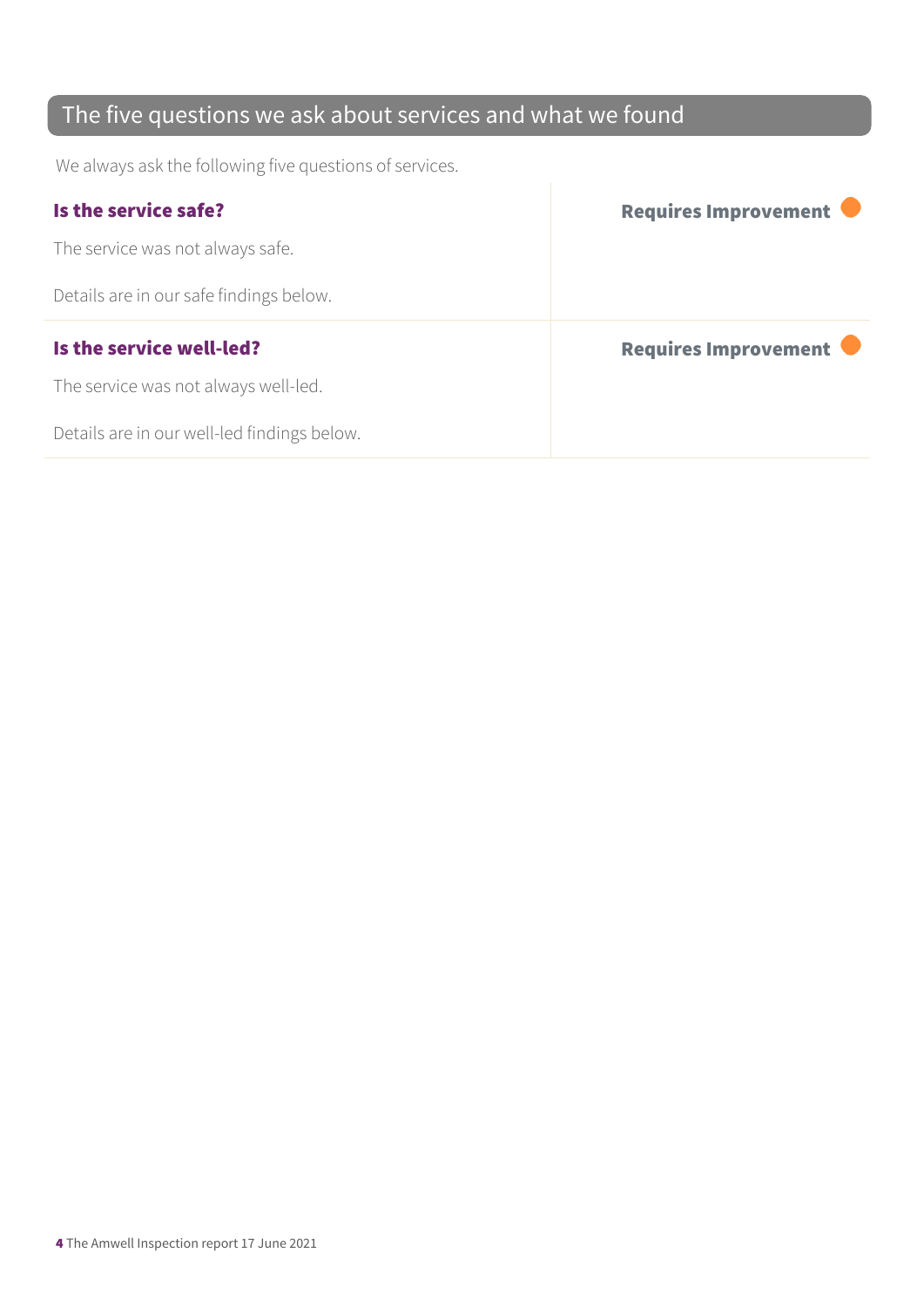

# The Amwell

#### Detailed findings

## Background to this inspection

#### The inspection

We carried out this inspection under Section 60 of the Health and Social Care Act 2008 (the Act) as part of our regulatory functions. We checked whether the provider was meeting the legal requirements and regulations associated with the Act. We looked at the overall quality of the service and provided a rating for the service under the Care Act 2014.

As part of this inspection we looked at the infection control and prevention measures in place. This was conducted so we can understand the preparedness of the service in preventing or managing an infection outbreak, and to identify good practice we can share with other services.

#### Inspection team

Two inspectors carried out the inspection. An Expert by Experience made telephone calls to relatives of people who live at the service. An Expert by Experience is a person who has personal experience of using or caring for someone who uses this type of care service.

#### Service and service type

The Amwell is a 'care home'. People in care homes receive accommodation and nursing or personal care as a single package under one contractual agreement. CQC regulates both the premises and the care provided, and both were looked at during this inspection.

Notice of inspection This inspection was unannounced.

#### What we did before the inspection

We reviewed information we held about the provider since the last inspection. The provider completed an action plan after the last inspection to show what they would do and by when to improve. The provider was not asked to complete a provider information return prior to this inspection. This is information we require providers to send us to give some key information about the service, what the service does well and improvements they plan to make. We took this into account when we inspected the service and made the judgements in this report.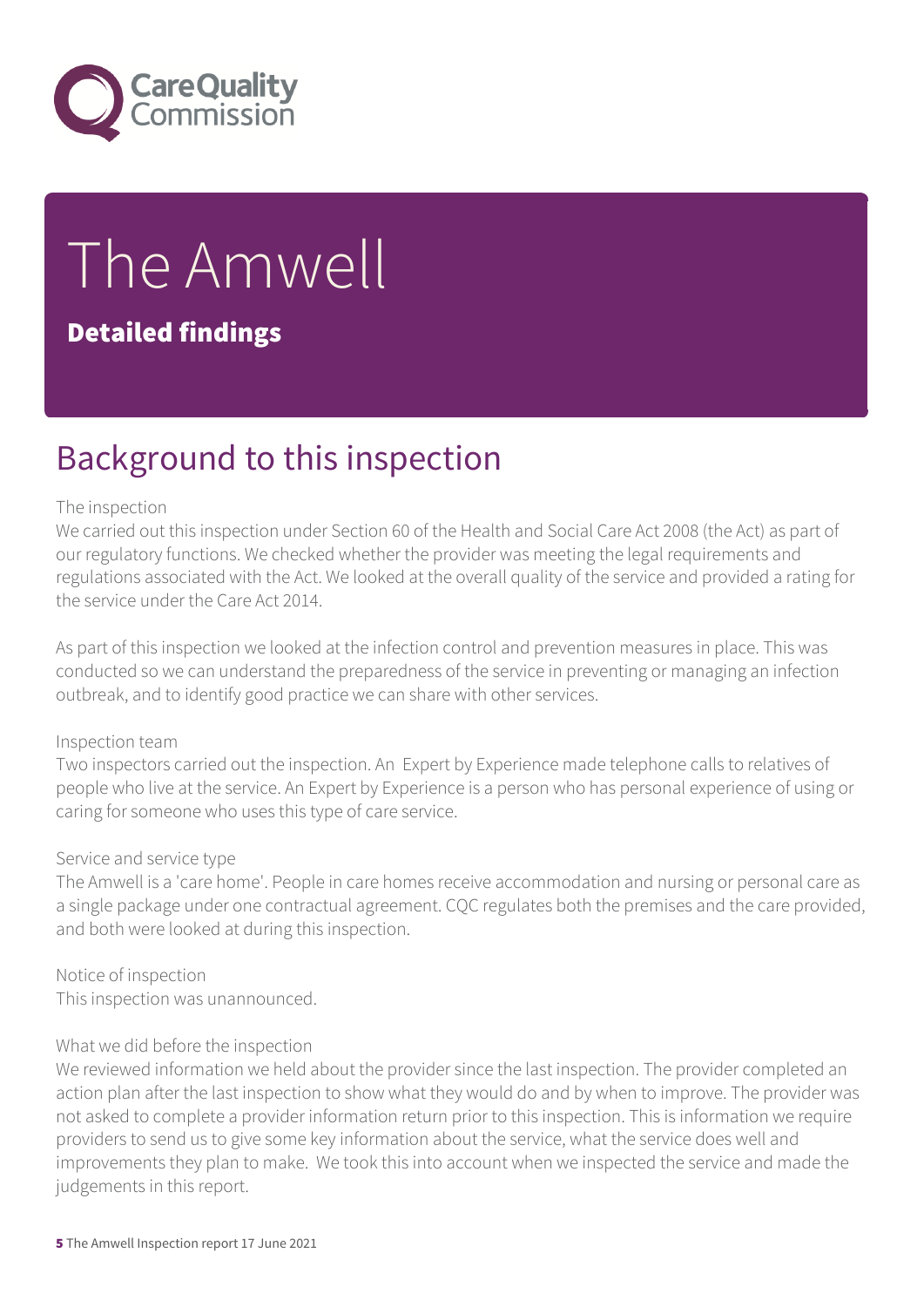#### During the inspection

We spoke with 11 members of staff including the interim manager , deputy manager, assistant manager, senior care workers, care workers, activities co-ordinators, housekeepers and the chef. We used the Short Observational Framework for Inspection (SOFI). SOFI is a way of observing care to help us understand the experience of people who could not talk with us.

We reviewed a range of records. This included two people's care records and multiple medication records. We looked at two staff files in relation to recruitment and staff supervision. A variety of records relating to the management of the service, including policies and procedures were reviewed.

#### After the inspection

We spoke with seven relatives about their experience of the care provided. We also continued to seek clarification from the provider to validate evidence found.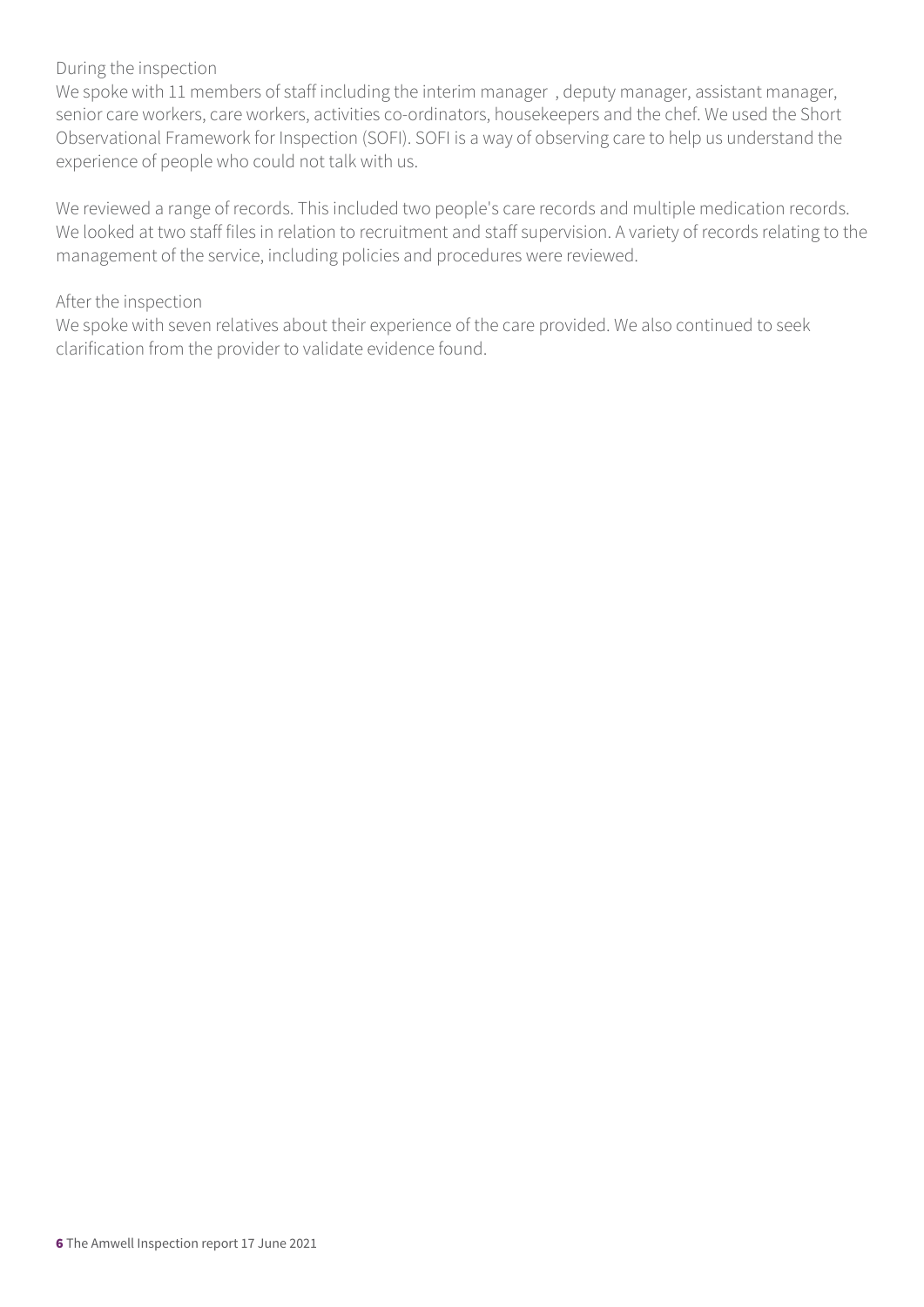## Is the service safe?

## Our findings

Safe – this means we looked for evidence that people were protected from abuse and avoidable harm.

At the last inspection this key question was rated as Inadequate. At this inspection this key question has now improved to Requires Improvement.

This meant some aspects of the service were not always safe and there was limited assurance about safety. There was an increased risk that people could be harmed.

At our last inspection we found the provider was not providing safe care and treatment was in breach of regulation 12 (1) Safe care and treatment and of the Health and Social Care Act 2008 (Regulated Activities) Regulations 2014.

Enough improvement had been made at this inspection and the provider was no longer in breach of regulation 12.

Preventing and controlling infection

- Compliance with personal protective equipment (PPE) had improved. Staff were wearing PPE during their interactions with people and moving around the service. We observed staff not following government guidance on full PPE use (aprons and gloves) when supporting people to mobilise. This was raised and addressed by the interim manager. The government guidance had been misinterpreted but was rectified at the time of inspection.
- There were sufficient PPE stocks at the service. Staff were able to access PPE and alcohol hand gels around the service. Staff and residents were also being tested regularly in accordance with government guidelines.
- We were assured the provider was following infection and control practices. This meant the risk of people being exposed to, contracting and transmitting COVID-19 was reduced.

Assessing risk, safety monitoring and management

- Fire risks and evacuation plans were not assessed and managed properly. External fire audits completed found the service were not compliant with fire safety regulations, but action plans had been completed by the interim manager to mitigate the risks identified.
- Some people required additional support at mealtimes. We observed a person waiting for 15 minutes before they were assisted with their lunch time meal. This showed staff were not always providing care and assistance to people in a timely manner as they required it.
- People's needs had been assessed. Care plans and risk assessments were in place although some people had contrary information recorded. For example, a person's care plan stated they needed repositioning every two hours in bed and also every four hours. This meant guidance was not clear to staff about how regularly the person should be repositioned to prevent their skin from breaking down. It was not established whether staff knew how often the person needed to be repositioned.
- People's relatives were involved in planning and reviewing care. Relatives told us they were included in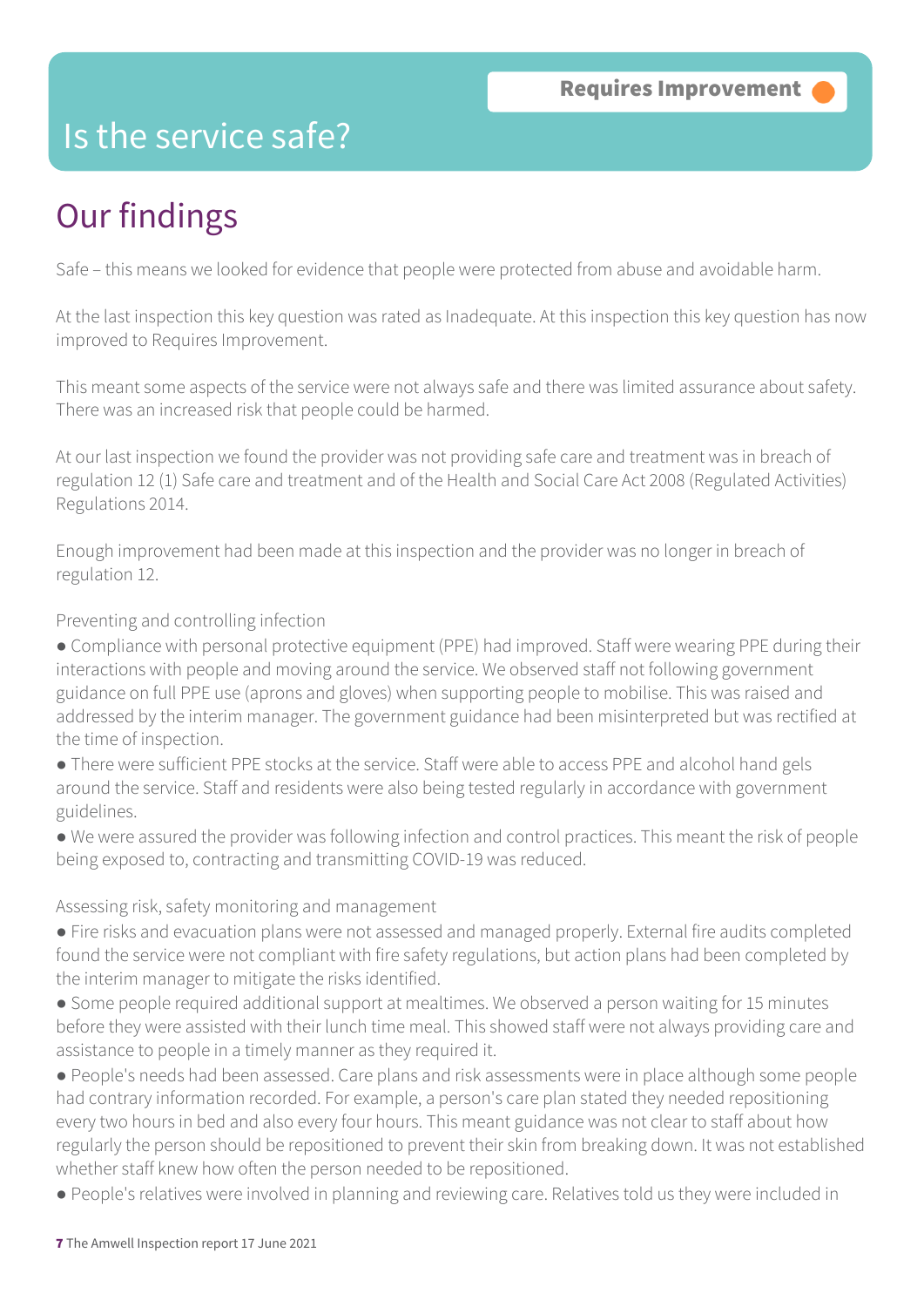discussions around care needs, one relative told us "I get the care plan emailed to me and I comment on it."

- Staff kept up to date and accurate daily records. All staff now had access to mobile devices so they could record information after they had completed activities with people. This meant people's needs could be monitored and any signs of deterioration could be identified sooner.
- People were being supported to achieve goals. Staff were working alongside people to assess their abilities and help them reach their potential. For example, progress graphs were kept for the number of steps a person had taken each day to encourage their mobility and independence. Another person was being supported to enjoy the garden more frequently which saw a positive change in their presentation and mood.

#### Using medicines safely

- People received their medicines safely most of the time. Improvements had been made since the last inspection, however we observed poor practice where one staff member did not prepare medicines safely and appeared to administer a medicine despite a person not wanting to take it. This was raised at the time of inspection and addressed by the interim manager.
- Medicine audits did not always identify discrepancies in stock. Daily medicine stock audits were completed but we found discrepancies in available stock to what was recorded. This was raised with the deputy manager at the time of inspection and rectified immediately.
- People had appropriate documentation in place. The medication administration records (MARs) were reviewed and were being completed appropriately. Some people were prescribed medicines to be given as and when required. Protocols to guide staff on administration of these medicines were in place and followed.

#### Learning lessons when things go wrong

- A lessons learnt log was kept. Concerns and actions completed were recorded and made available to staff. This enabled staff to learn and make improvements to reduce the likelihood of incidents from occurring again in the future.
- At our last inspection we found the provider was not providing safe care and treatment due to staffing levels and was in breach of regulation 18 (1) Staffing of the Health and Social Care Act 2008 (Regulated Activities) Regulations 2014.
- Enough improvement had been made at this inspection and the provider was no longer in breach of regulation 18.

#### Staffing and recruitment

- Staff were available to meet people's needs. A relative told us "staff did seem rushed a while ago but not now." Changes had been made and people living at the service were now on two floors rather than three. This decision had been made with people living at the service and their relatives, although not all people were happy with the move. This meant staff were distributed more efficiently to meet people's needs in a timelier manner.
- Staff were trained. A training matrix was reviewed which evidenced staff had received training relevant to their roles. Positive behaviour management training and specific COVID-19 training had been delivered to all staff working at the service.
- Staff were safely recruited. Staff records were viewed, and relevant checks had been completed before staff commenced work.
- Staff received inductions. Newer members of staff told us they had completed training and an induction period when they started working at the service.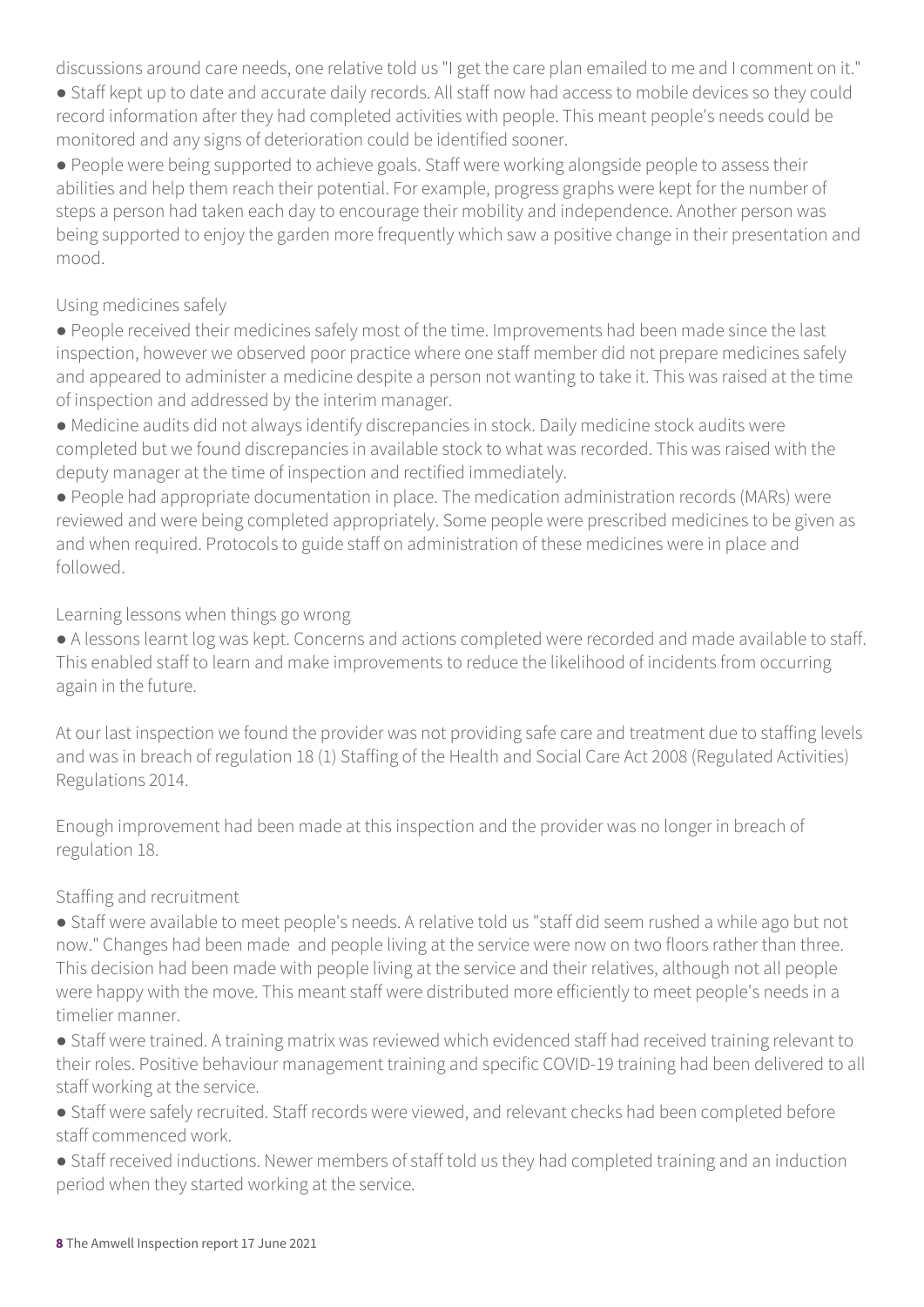At our last inspection we found people were not being safeguarded from the risk of harm. This was a breach of regulation 13 (1) Safeguarding service users from abuse and improper treatment of the Health and Social Care Act 2008 (Regulated Activities) Regulations 2014.

Enough improvement had been made at this inspection and the provider was no longer in breach of regulation 13.

Systems and processes to safeguard people from the risk of abuse

- Safeguarding incidents were identified more consistently and investigated. The local authority and CQC were notified of incidents as they occurred.
- Relatives told us they felt their family members were safe at the service. We observed staff redirecting and supporting people with more complex needs with effect. A staff member told us "We have a better understanding of people's needs now." This was partly due to improvements to the quality of care plans, but also due to the support the interim manager provided to staff to carry out their roles.
- Staff felt able to challenge practice. Staff told us if they saw poor practice they would be able to whistle blow or raise their concerns if needed. Safeline (an independent whistleblowing hot line) has been implemented at the service to allow staff to anonymously raise concerns.
- People needs were respected and staff were observed supporting people in a dignified manner. The activities co-ordinators hours were increased to improve the quality of people's social lives. Activities such as a gardening club and engaging in virtual church services had been introduced for people to enjoy.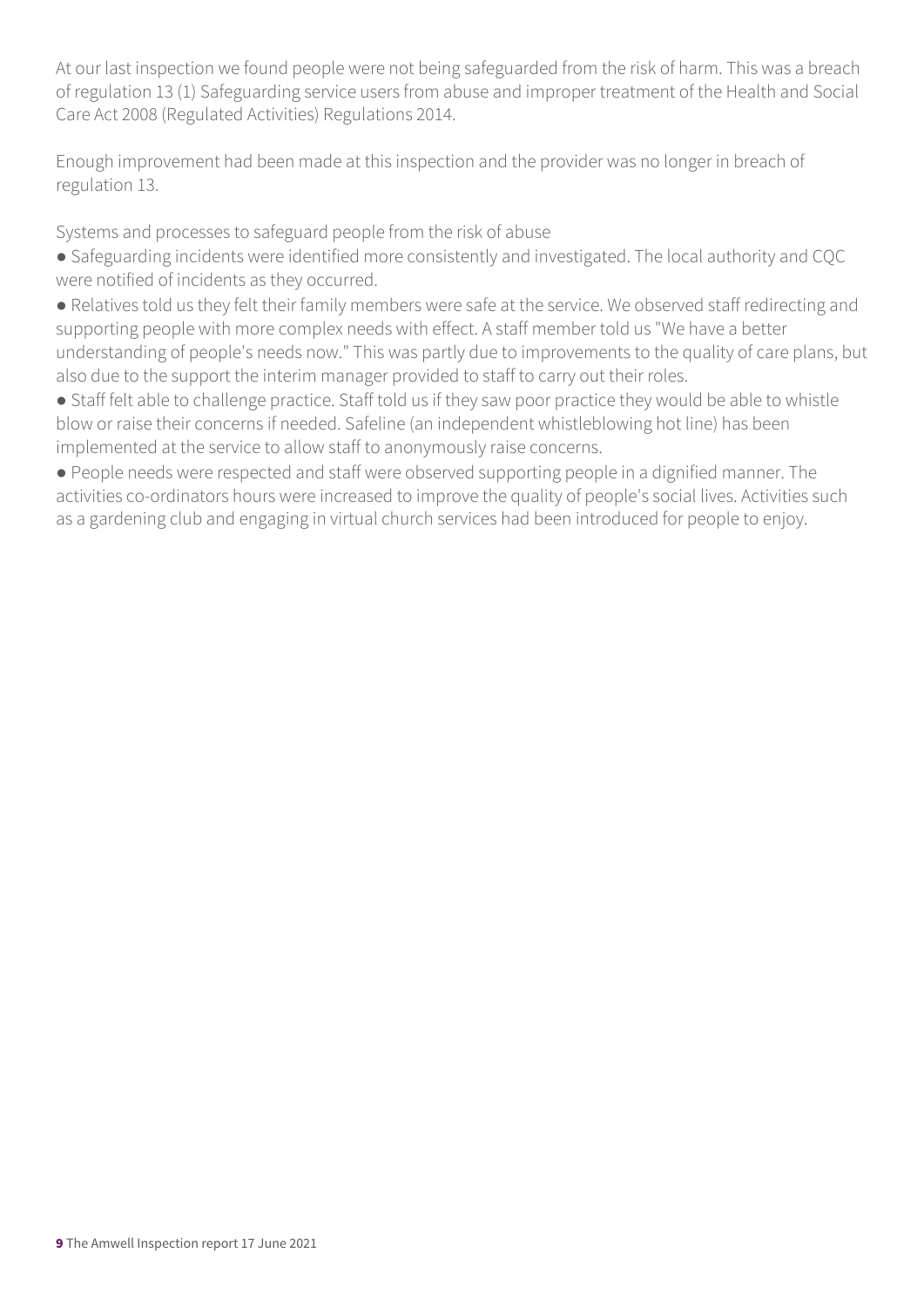## Is the service well-led?

## Our findings

Well-Led – this means we looked for evidence that service leadership, management and governance assured high-quality, person-centred care; supported learning and innovation; and promoted an open, fair culture.

At the last inspection this key question was rated as Inadequate. At this inspection this key question has now improved to Requires Improvement.

This meant the service management and leadership was inconsistent. Leaders and the culture they created did not always support the delivery of high-quality, person-centred care.

At our last inspection the provider had failed to ensure systems and systems were in place and were robust to allow the service to be managed effectively. This was a breach of regulation 17 (Good Governance) of the Health and Social Care Act 2008 (Regulated Activities) Regulations 2014.

Enough improvement had been made at this inspection and the provider was no longer in breach of regulation 17.

Promoting a positive culture that is person-centred, open, inclusive and empowering, which achieves good outcomes for people

- The culture within the service was changing. Staff were aware of the shortfalls within the service when they previously hadn't been. For example, outcomes and reports from previous inspections had not been shared with staff who were unaware of the improvements that were required. Staff were now aware of improvements required and were working to change how they practiced. The interim manager acknowledged staff's perseverance and wanted to forge a strong team work ethic.
- Oversight of the service had improved. An interim manager was installed to invigorate how the service was performing. Daily flash meetings were held with senior management to review people's changing needs and ensure actions from the previous day had been completed. The daily flash meeting was continually reviewed to help improve the quality of information discussed. Whilst improvements were being made, the interim manager was due to leave as a permanent manager had been recruited. There was a risk changes made by the interim manager were not significantly embedded at the time of inspection.
- Quality assurance processes were becoming more robust, but some still did not identify issues. For example, medicine stocks were not balanced, PPE was not correctly worn in accordance with government guidance and care plans did not always contain consistent information. This meant there was potential risk to people that some concerns could be missed complicated by further changes being made to management at the service.
- Staff felt supported. Staff told us the interim manager had made a huge difference to the service and how it was running. Staff felt the interim manager was approachable.

How the provider understands and acts on the duty of candour, which is their legal responsibility to be open and honest with people when something goes wrong; Managers and staff being clear about their roles, and understanding quality performance, risks and regulatory requirements